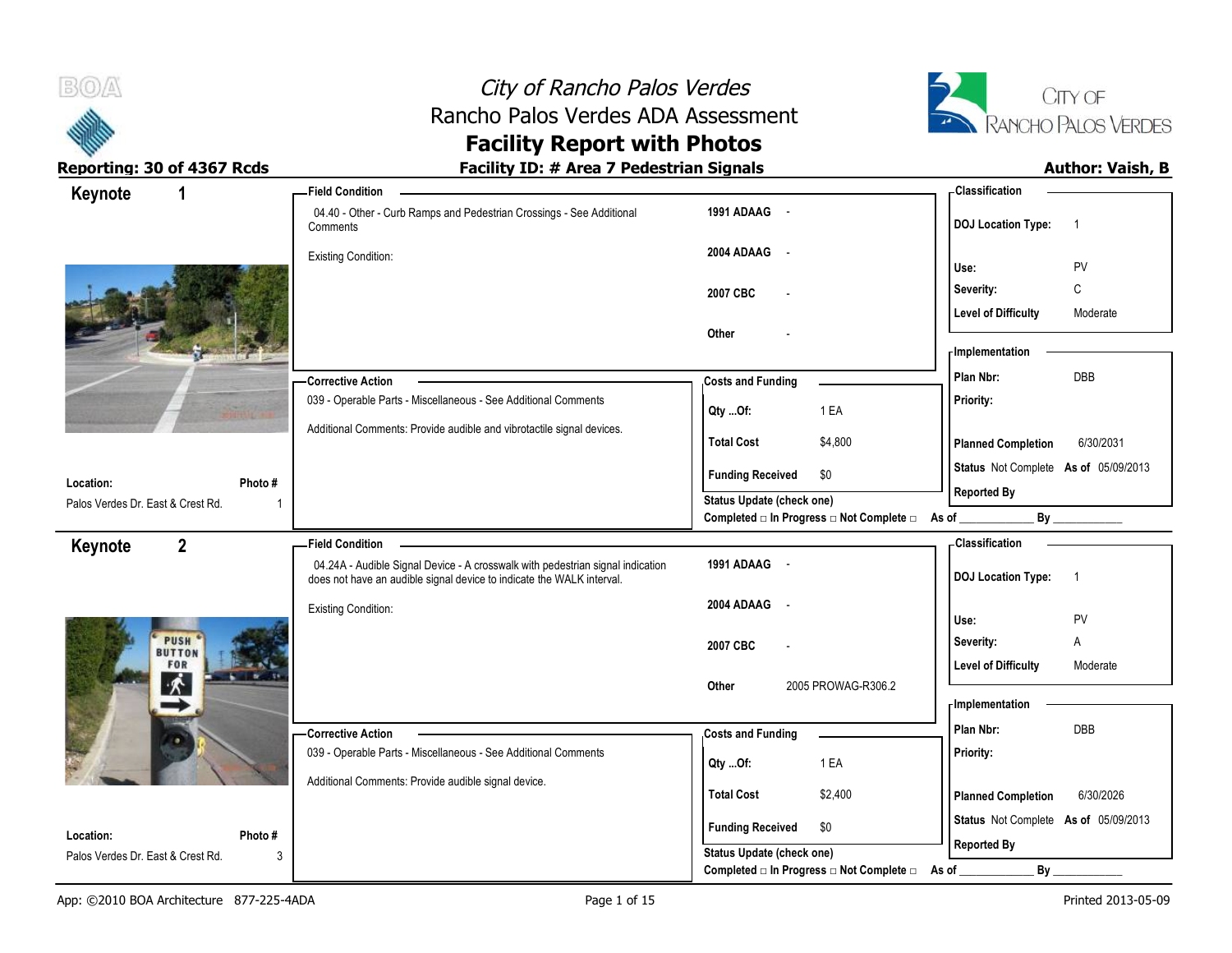



| $\mathbf{3}$<br>Keynote                | <b>Field Condition</b>                                                                                                                                                                                |                                                  | -Classification                             |
|----------------------------------------|-------------------------------------------------------------------------------------------------------------------------------------------------------------------------------------------------------|--------------------------------------------------|---------------------------------------------|
|                                        | 04.24B - Vibrotactile Signal Device - A crosswalk with pedestrian signal indication<br>does not have a vibrotactile signal device integrated into the signal device to<br>indicate the WALK interval. | 1991 ADAAG -                                     | <b>DOJ Location Type:</b><br>$\overline{1}$ |
|                                        |                                                                                                                                                                                                       | 2004 ADAAG -                                     | PV<br>Use:                                  |
| <b>PUSH</b>                            | <b>Existing Condition:</b>                                                                                                                                                                            |                                                  | Severity:<br>C                              |
| <b>BUTTON</b><br>FOR                   |                                                                                                                                                                                                       | 2007 CBC                                         | <b>Level of Difficulty</b><br>Moderate      |
| 术                                      |                                                                                                                                                                                                       | 2005 PROWAG-R306.2<br>Other                      |                                             |
|                                        |                                                                                                                                                                                                       |                                                  | - Implementation                            |
|                                        | <b>Corrective Action</b>                                                                                                                                                                              | <b>Costs and Funding</b>                         | <b>DBB</b><br>Plan Nbr:                     |
|                                        | 039 - Operable Parts - Miscellaneous - See Additional Comments                                                                                                                                        | 1 EA<br>Qty Of:                                  | Priority:                                   |
|                                        | Additional Comments: Replace with compliant vibrotactile signal device at                                                                                                                             |                                                  |                                             |
|                                        | compliant location.                                                                                                                                                                                   | <b>Total Cost</b><br>\$2,400                     | <b>Planned Completion</b><br>6/30/2031      |
| Photo#<br>Location:                    |                                                                                                                                                                                                       | \$0<br><b>Funding Received</b>                   | Status Not Complete As of 05/09/2013        |
| Palos Verdes Dr. East & Crest Rd.<br>3 |                                                                                                                                                                                                       | <b>Status Update (check one)</b>                 | <b>Reported By</b>                          |
|                                        |                                                                                                                                                                                                       | Completed □ In Progress □ Not Complete □ As of _ |                                             |
| 4<br>Keynote                           | - Field Condition                                                                                                                                                                                     |                                                  | - Classification                            |
|                                        | 04.32C - Push Button Size - The pedestrian signal push button is not a min 2"<br>across in one dimension.                                                                                             | 1991 ADAAG -                                     | <b>DOJ</b> Location Type:<br>$\overline{1}$ |
|                                        | Existing Condition: 1/2" diameter.                                                                                                                                                                    | 2004 ADAAG -                                     | Use:<br>PV                                  |
| <b>PUSH</b>                            |                                                                                                                                                                                                       |                                                  | $\mathsf{C}$<br>Severity:                   |
| <b>BUTTON</b><br>FOR                   |                                                                                                                                                                                                       | 2007 CBC                                         | <b>Level of Difficulty</b><br>Moderate      |
| $\sim$                                 |                                                                                                                                                                                                       | 2005 PROWAG-R306.3.3<br>Other                    |                                             |
|                                        |                                                                                                                                                                                                       |                                                  | <b>Implementation</b>                       |
|                                        | - Corrective Action                                                                                                                                                                                   | <b>Costs and Funding</b>                         | DBB<br>Plan Nbr:                            |
|                                        | 039 - Operable Parts - Miscellaneous - See Additional Comments                                                                                                                                        | 1 EA<br>Qty Of:                                  | Priority:                                   |
|                                        | Additional Comments: See Keynote 3 for corrective action.                                                                                                                                             |                                                  |                                             |
|                                        |                                                                                                                                                                                                       | <b>Total Cost</b><br>\$0                         | <b>Planned Completion</b><br>6/30/2031      |
| Location:<br>Photo#                    |                                                                                                                                                                                                       | <b>Funding Received</b><br>\$0                   | Status Not Complete As of 05/09/2013        |
| Palos Verdes Dr. East & Crest Rd.<br>3 |                                                                                                                                                                                                       | <b>Status Update (check one)</b>                 | <b>Reported By</b>                          |
|                                        |                                                                                                                                                                                                       | Completed □ In Progress □ Not Complete □         | By<br>As of                                 |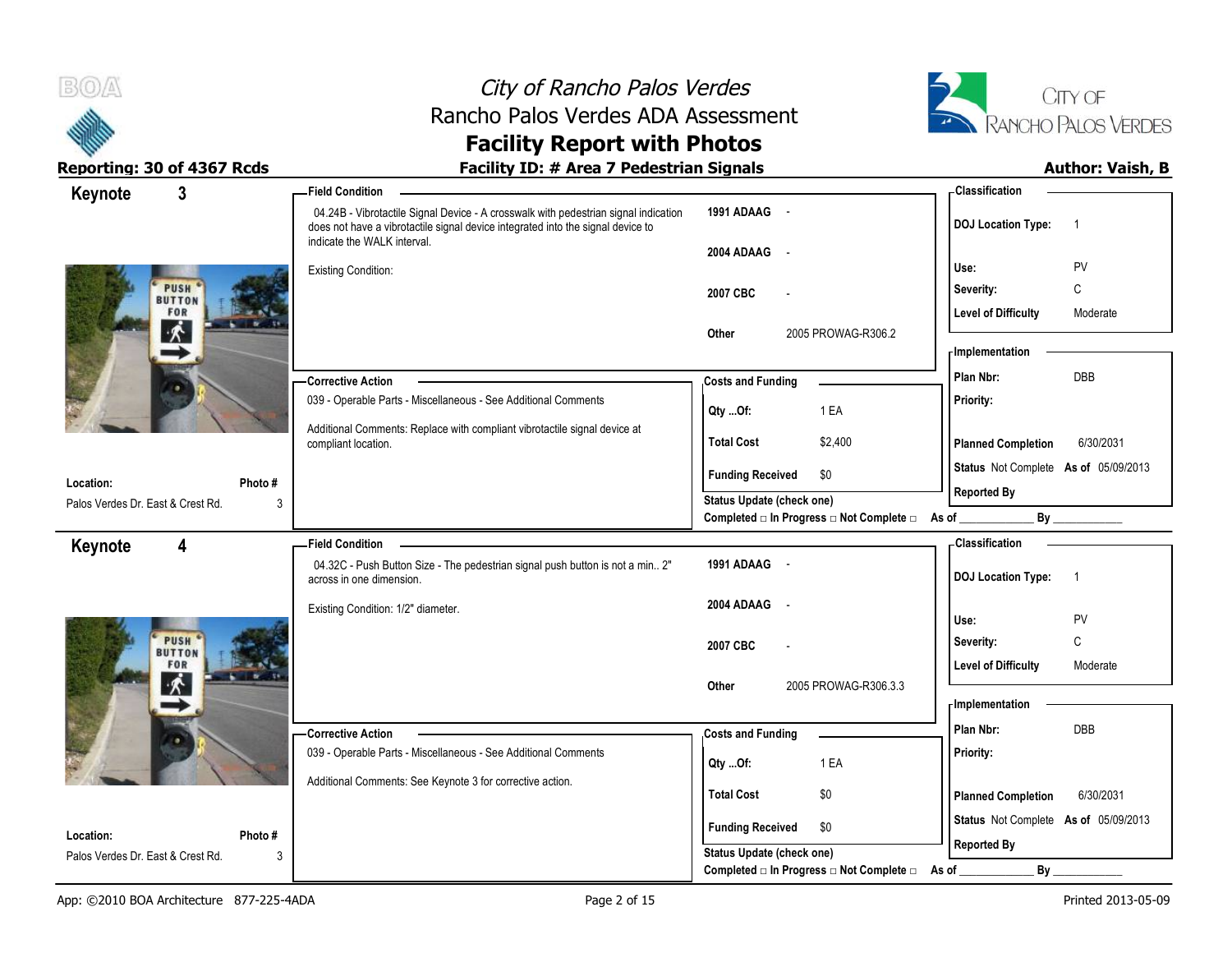

# City of Rancho Palos Verdes Rancho Palos Verdes ADA Assessment



### **Facility Report with Photos Reporting: 30 of 4367 Rcds Facility ID: # Area 7 Pedestrian Signals Author: Vaish, B**

| $5\phantom{.0}$<br>Keynote                     |             | <b>Field Condition</b>                                                                                                                                                 |                                  |                          |                                                         | - Classification           |                                      |
|------------------------------------------------|-------------|------------------------------------------------------------------------------------------------------------------------------------------------------------------------|----------------------------------|--------------------------|---------------------------------------------------------|----------------------------|--------------------------------------|
|                                                |             | 04.26A - Pedestrian Signal Device - Location versus Crosswalk Line - Location of<br>pedestrian signal device is not within 5' of crosswalk line.                       | 1991 ADAAG -                     |                          |                                                         | <b>DOJ Location Type:</b>  | $\overline{1}$                       |
|                                                |             | Existing Condition: 7'-10" from crosswalk line.                                                                                                                        | 2004 ADAAG                       | $\overline{\phantom{a}}$ |                                                         | Use:                       | PV                                   |
|                                                |             |                                                                                                                                                                        | 2007 CBC                         |                          |                                                         | Severity:                  | C                                    |
|                                                |             |                                                                                                                                                                        |                                  |                          |                                                         | <b>Level of Difficulty</b> | Moderate                             |
|                                                |             |                                                                                                                                                                        | Other                            | Fig. 4E-2                | 2006 Cal MUTCD-Sec. 4E-09.                              | <b>Implementation</b>      |                                      |
|                                                |             |                                                                                                                                                                        |                                  |                          |                                                         | Plan Nbr:                  | <b>DBB</b>                           |
|                                                |             | <b>Corrective Action</b><br>039 - Operable Parts - Miscellaneous - See Additional Comments                                                                             | <b>Costs and Funding</b>         |                          |                                                         | Priority:                  |                                      |
|                                                |             |                                                                                                                                                                        | Qty Of:                          |                          | 1 EA                                                    |                            |                                      |
|                                                |             | Additional Comments: See Keynote 3 for corrective action.                                                                                                              | <b>Total Cost</b>                |                          | \$0                                                     | <b>Planned Completion</b>  | 6/30/2031                            |
| Location:                                      | Photo #     |                                                                                                                                                                        | <b>Funding Received</b>          |                          | \$0                                                     |                            | Status Not Complete As of 05/09/2013 |
| Palos Verdes Dr. East & Crest Rd.              |             |                                                                                                                                                                        | Status Update (check one)        |                          |                                                         | <b>Reported By</b>         |                                      |
|                                                |             |                                                                                                                                                                        |                                  |                          | Completed □ In Progress □ Not Complete □ As of ________ |                            | $\mathsf{By}$                        |
| 6<br>Keynote                                   |             | <b>Field Condition</b>                                                                                                                                                 |                                  |                          |                                                         | <b>Classification</b>      |                                      |
|                                                |             | 04.25 - Pedestrian Signal Device - Clear Floor Space - Location of pedestrian<br>signal device does not accommodate a level 30" x 48" min clear space, centered        | 1991 ADAAG 4.2.4                 |                          |                                                         | <b>DOJ Location Type:</b>  | $\overline{1}$                       |
|                                                |             | and parallel to the pedestrian signal push button. (Accessible pedestrian signals<br>shall be located so that the vibrotactile feature can be contacted from the level | 2004 ADAAG                       |                          | 305.3; Fig. 305.3                                       |                            |                                      |
|                                                |             | landing serving a curb ramp, if provided, or from a clear floor or ground space that                                                                                   |                                  |                          |                                                         | Use:                       | PV                                   |
|                                                |             | is in line with the crosswalk line adjacent to the vehicle stop line.)                                                                                                 | 2007 CBC                         |                          | 1118B.4 item 1                                          | Severity:                  | C                                    |
|                                                |             | Existing Condition: 8.4%. 33.735678,-118.333444                                                                                                                        |                                  |                          |                                                         | <b>Level of Difficulty</b> | Moderate                             |
|                                                |             |                                                                                                                                                                        | Other                            |                          | 2005 PROWAG-R306.2.1                                    | - Implementation           |                                      |
|                                                |             |                                                                                                                                                                        |                                  |                          |                                                         | Plan Nbr:                  | <b>DBB</b>                           |
|                                                |             | <b>Corrective Action</b><br>027 - Site Work - Miscellaneous - See Additional Comments                                                                                  | <b>Costs and Funding</b>         |                          |                                                         | Priority:                  |                                      |
|                                                |             |                                                                                                                                                                        | Qty Of:                          |                          | 1 EA                                                    |                            |                                      |
|                                                |             | Additional Comments: See Keynote 7 for corrective action.                                                                                                              | <b>Total Cost</b>                |                          | \$0                                                     | <b>Planned Completion</b>  | 6/30/2031                            |
|                                                |             |                                                                                                                                                                        | <b>Funding Received</b>          |                          | \$0                                                     |                            | Status Not Complete As of 05/09/2013 |
| Location:<br>Palos Verdes Dr. East & Crest Rd. | Photo#<br>6 |                                                                                                                                                                        | <b>Status Update (check one)</b> |                          |                                                         | <b>Reported By</b>         |                                      |
|                                                |             |                                                                                                                                                                        |                                  |                          | Completed □ In Progress □ Not Complete □                | As of                      | By                                   |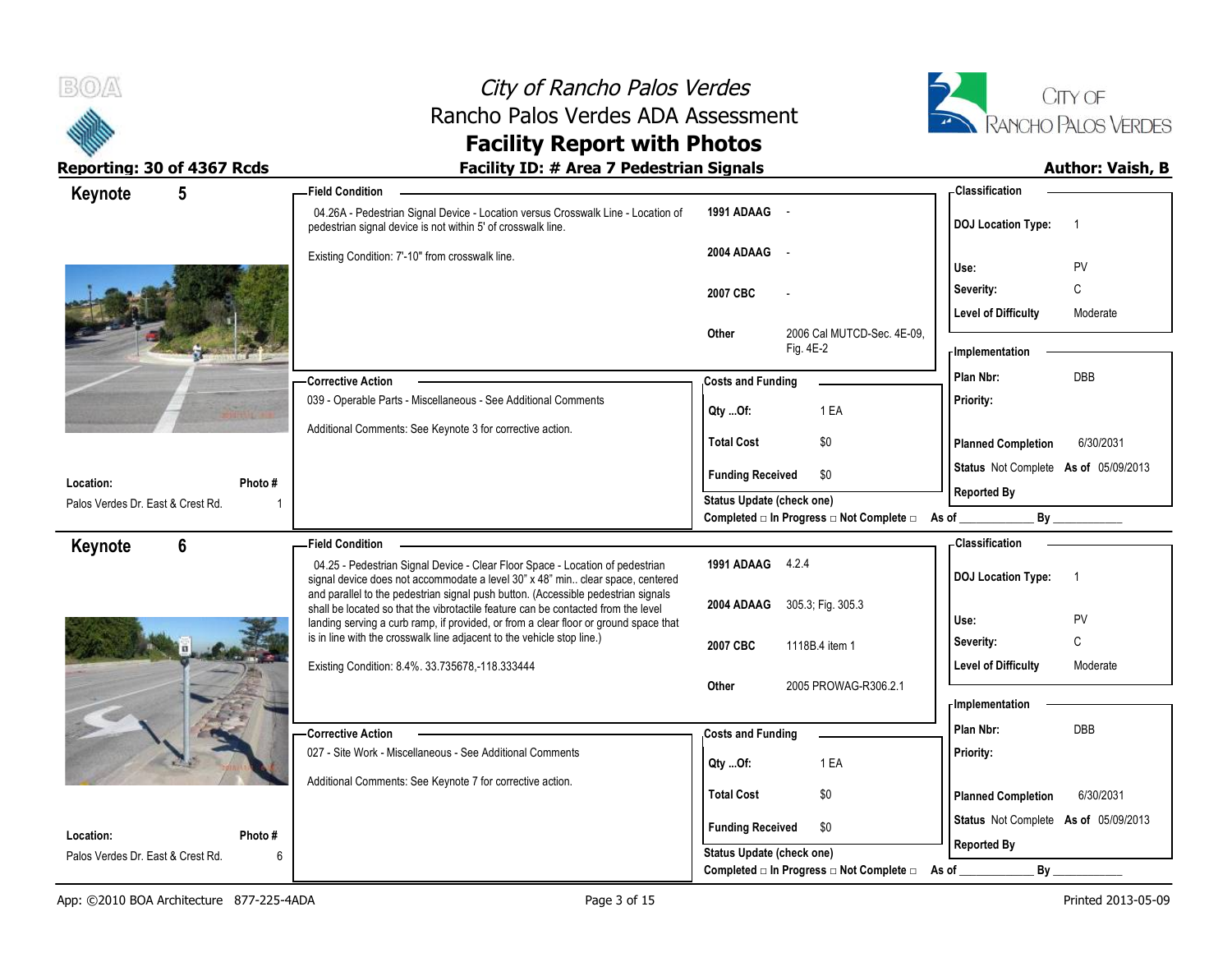



| Keynote                                        | $\overline{7}$ | <b>Field Condition</b>                                                                                                                                           |                                                  | - Classification                            |
|------------------------------------------------|----------------|------------------------------------------------------------------------------------------------------------------------------------------------------------------|--------------------------------------------------|---------------------------------------------|
|                                                |                | 04.40 - Other - Curb Ramps and Pedestrian Crossings - See Additional<br>Comments                                                                                 | 1991 ADAAG -                                     | <b>DOJ Location Type:</b><br>-1             |
|                                                |                | Existing Condition: Path of travel to pedestrian signal device is not provided.                                                                                  | 2004 ADAAG<br>$\sim$                             | PV<br>Use:                                  |
|                                                |                |                                                                                                                                                                  | 2007 CBC                                         | Severity:<br>B                              |
|                                                |                |                                                                                                                                                                  |                                                  | <b>Level of Difficulty</b><br>Moderate      |
|                                                |                | Other                                                                                                                                                            |                                                  |                                             |
|                                                |                |                                                                                                                                                                  |                                                  | - Implementation                            |
|                                                |                | <b>Corrective Action</b>                                                                                                                                         | <b>Costs and Funding</b>                         | DBB<br>Plan Nbr:                            |
|                                                |                | 039 - Operable Parts - Miscellaneous - See Additional Comments                                                                                                   | Qty Of:<br>1 EA                                  | Priority:                                   |
|                                                |                | Additional Comments: Recommendation: Remove pedestrian signal device.                                                                                            | <b>Total Cost</b><br>\$600                       | <b>Planned Completion</b><br>6/30/2026      |
|                                                |                |                                                                                                                                                                  | <b>Funding Received</b><br>\$0                   | Status Not Complete As of 05/09/2013        |
| Location:<br>Palos Verdes Dr. East & Crest Rd. | Photo #<br>6   |                                                                                                                                                                  | <b>Status Update (check one)</b>                 | <b>Reported By</b>                          |
|                                                |                |                                                                                                                                                                  | Completed □ In Progress □ Not Complete □ As of _ |                                             |
| Keynote                                        | 8              | <b>Field Condition</b>                                                                                                                                           |                                                  | - Classification                            |
|                                                |                | 04.32D - Push Button Contrast - Color Coding - The pedestrian signal push<br>button does not contrast visually with its housing or mounting. (i.e., pedestrian   | 1991 ADAAG -                                     | <b>DOJ Location Type:</b><br>$\overline{1}$ |
|                                                |                | signal push button is not identified by color coding immediately above the control                                                                               | 2004 ADAAG<br>$\sim$                             |                                             |
|                                                |                | button and consisting of a textured horizontal yellow band 2" wide and encircling<br>the pole, and a 1" wide dark border band above and below this yellow band.) |                                                  | Use:<br><b>PV</b>                           |
|                                                |                | <b>Existing Condition:</b>                                                                                                                                       | 2007 CBC<br>1117B.5.9                            | $\mathbb C$<br>Severity:                    |
|                                                |                |                                                                                                                                                                  |                                                  | <b>Level of Difficulty</b><br>Moderate      |
|                                                |                |                                                                                                                                                                  | 2005 PROWAG-R306.3.3<br>Other                    | - Implementation                            |
|                                                |                |                                                                                                                                                                  |                                                  |                                             |
|                                                |                | <b>Corrective Action</b><br>039 - Operable Parts - Miscellaneous - See Additional Comments                                                                       | <b>Costs and Funding</b>                         | Plan Nbr:<br>DBB<br>Priority:               |
|                                                |                |                                                                                                                                                                  | 1 EA<br>Qty Of:                                  |                                             |
|                                                |                | Additional Comments: See Keynote 7 for corrective action.                                                                                                        | <b>Total Cost</b><br>\$0                         | 6/30/2031<br><b>Planned Completion</b>      |
|                                                |                |                                                                                                                                                                  | <b>Funding Received</b><br>\$0                   | Status Not Complete As of 05/09/2013        |
|                                                |                |                                                                                                                                                                  |                                                  |                                             |
| Location:<br>Palos Verdes Dr. East & Crest Rd. | Photo #<br>6   |                                                                                                                                                                  | <b>Status Update (check one)</b>                 | <b>Reported By</b>                          |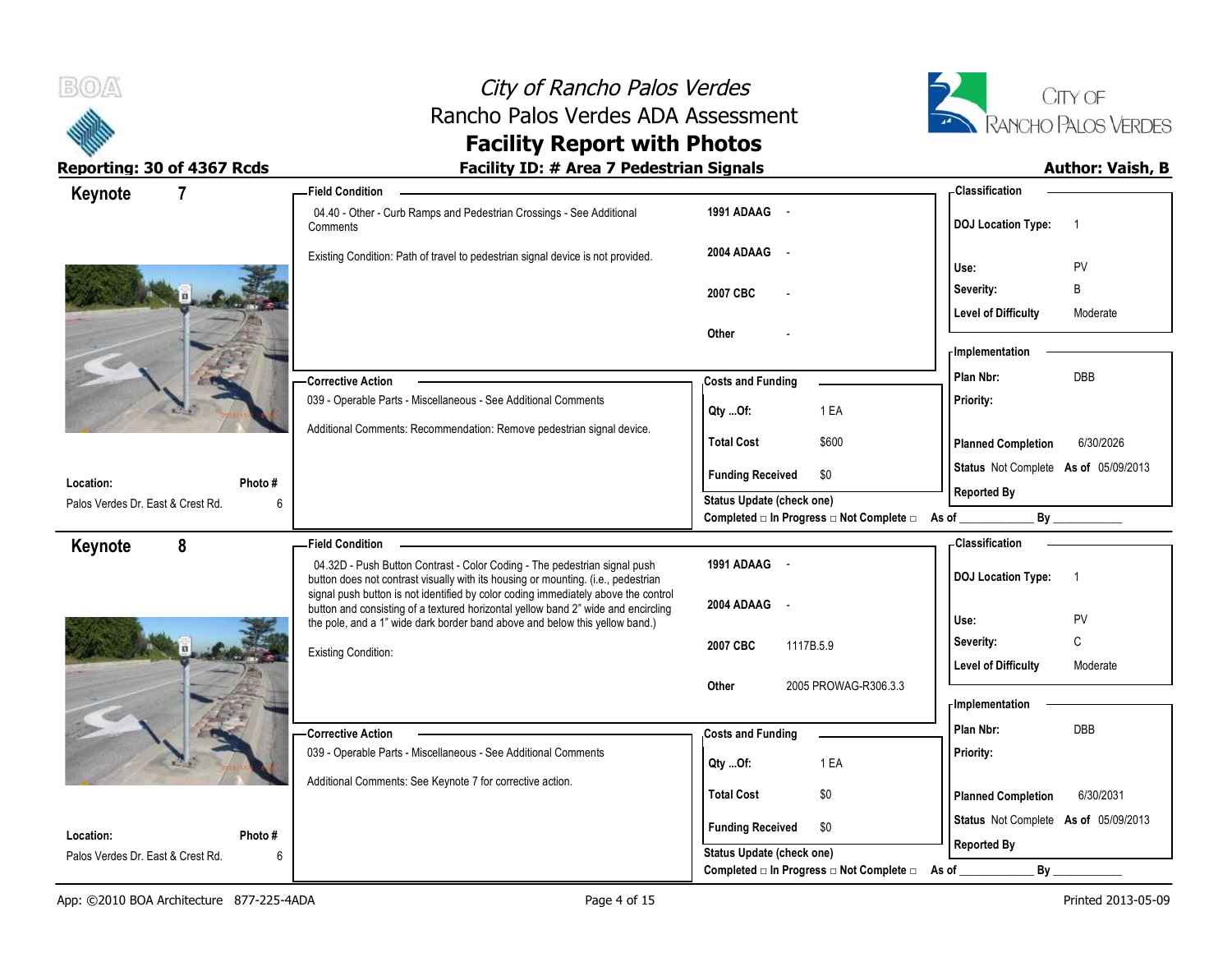



| Keynote                                        | 9             | <b>Field Condition</b>                                                                                                                                                 |                                                                               | <b>Classification</b>                                             |
|------------------------------------------------|---------------|------------------------------------------------------------------------------------------------------------------------------------------------------------------------|-------------------------------------------------------------------------------|-------------------------------------------------------------------|
|                                                |               | 04.24A - Audible Signal Device - A crosswalk with pedestrian signal indication<br>does not have an audible signal device to indicate the WALK interval.                | 1991 ADAAG -                                                                  | <b>DOJ Location Type:</b><br>$\overline{1}$                       |
|                                                |               | <b>Existing Condition:</b>                                                                                                                                             | 2004 ADAAG<br>$\sim$ $-$                                                      | PV<br>Use:                                                        |
|                                                |               |                                                                                                                                                                        | 2007 CBC<br>$\overline{a}$                                                    | Severity:<br>Α                                                    |
|                                                |               |                                                                                                                                                                        | 2005 PROWAG-R306.2<br>Other                                                   | <b>Level of Difficulty</b><br>Moderate                            |
|                                                |               |                                                                                                                                                                        |                                                                               | <b>Implementation</b>                                             |
|                                                |               | -Corrective Action                                                                                                                                                     | <b>Costs and Funding</b>                                                      | DBB<br>Plan Nbr:                                                  |
|                                                |               | 039 - Operable Parts - Miscellaneous - See Additional Comments                                                                                                         | 1 EA<br>Qty Of:                                                               | Priority:                                                         |
|                                                |               | Additional Comments: Provide audible signal device.                                                                                                                    | <b>Total Cost</b><br>\$2,400                                                  | <b>Planned Completion</b><br>6/30/2026                            |
| Location:                                      | Photo #       |                                                                                                                                                                        | <b>Funding Received</b><br>\$0                                                | Status Not Complete As of 05/09/2013                              |
| Palos Verdes Dr. East & Crest Rd.              | 10            |                                                                                                                                                                        | Status Update (check one)<br>Completed □ In Progress □ Not Complete □ As of _ | <b>Reported By</b><br>By ______________                           |
|                                                |               |                                                                                                                                                                        |                                                                               |                                                                   |
|                                                | 10            | <b>Field Condition</b>                                                                                                                                                 |                                                                               | - Classification                                                  |
| Keynote                                        |               | 04.24B - Vibrotactile Signal Device - A crosswalk with pedestrian signal indication<br>does not have a vibrotactile signal device integrated into the signal device to | 1991 ADAAG -                                                                  | <b>DOJ</b> Location Type:<br>$\overline{1}$                       |
|                                                |               | indicate the WALK interval.                                                                                                                                            | 2004 ADAAG<br>$\sim$ $\sim$                                                   |                                                                   |
|                                                |               | <b>Existing Condition:</b>                                                                                                                                             |                                                                               | Use:<br>PV                                                        |
|                                                |               |                                                                                                                                                                        | 2007 CBC<br>$\overline{a}$                                                    | C<br>Severity:<br><b>Level of Difficulty</b><br>Moderate          |
|                                                |               |                                                                                                                                                                        | 2005 PROWAG-R306.2<br>Other                                                   |                                                                   |
|                                                |               |                                                                                                                                                                        |                                                                               | - Implementation<br>Plan Nbr:<br><b>DBB</b>                       |
|                                                |               | -Corrective Action<br>039 - Operable Parts - Miscellaneous - See Additional Comments                                                                                   | <b>Costs and Funding</b><br>1 EA                                              | Priority:                                                         |
|                                                |               | Additional Comments: Replace with vibrotactile signal device.                                                                                                          | Qty Of:<br><b>Total Cost</b><br>\$2,400                                       | 6/30/2031                                                         |
|                                                |               |                                                                                                                                                                        | <b>Funding Received</b><br>\$0                                                | <b>Planned Completion</b><br>Status Not Complete As of 05/09/2013 |
| Location:<br>Palos Verdes Dr. East & Crest Rd. | Photo #<br>10 |                                                                                                                                                                        | Status Update (check one)                                                     | <b>Reported By</b>                                                |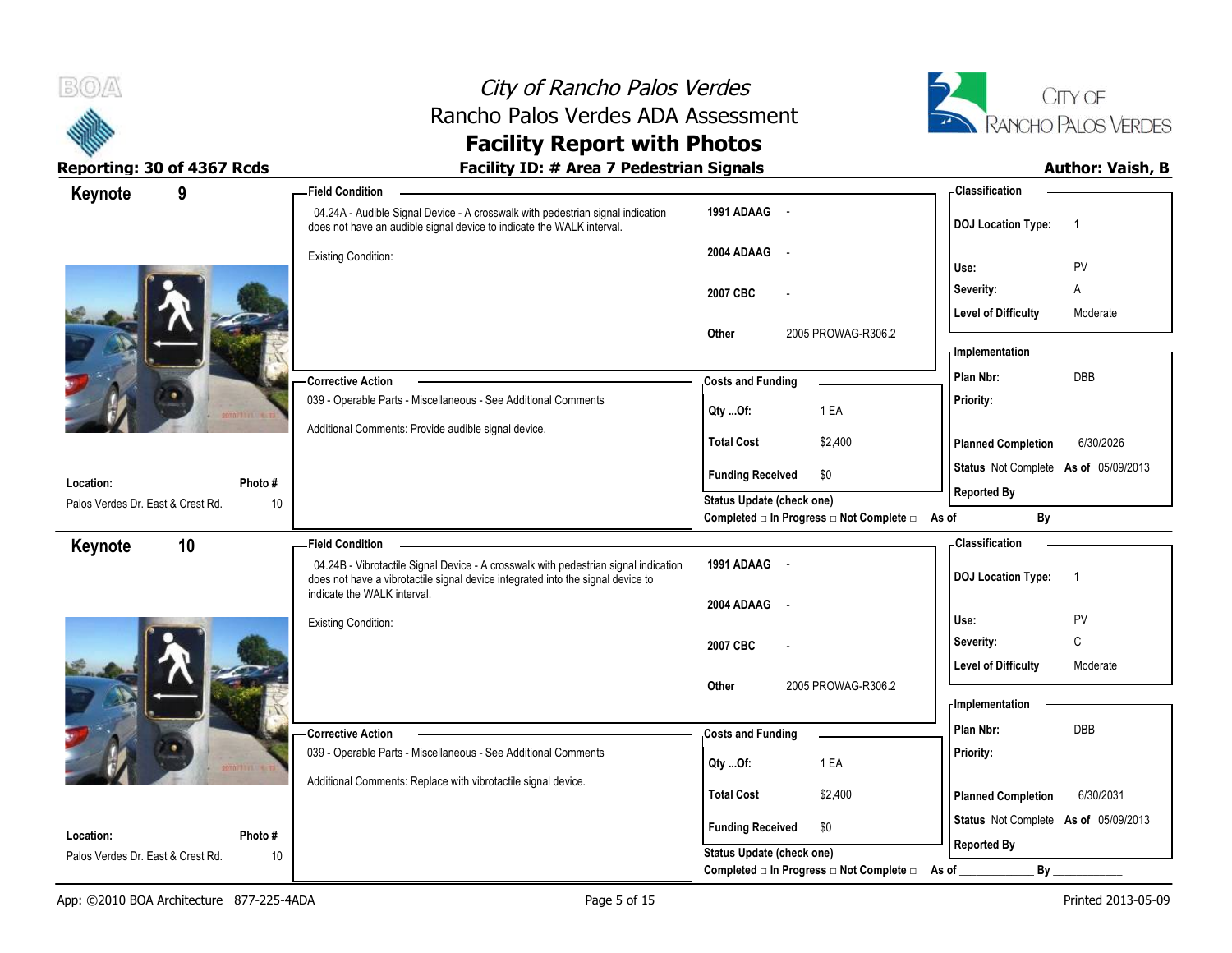



| Keynote                           | 11              | -Field Condition                                                                                                                      |                                                                       | - Classification                            |
|-----------------------------------|-----------------|---------------------------------------------------------------------------------------------------------------------------------------|-----------------------------------------------------------------------|---------------------------------------------|
|                                   |                 | 04.32C - Push Button Size - The pedestrian signal push button is not a min 2"<br>across in one dimension.                             | 1991 ADAAG -                                                          | <b>DOJ Location Type:</b><br>$\overline{1}$ |
|                                   |                 | Existing Condition: 1/2" diameter.                                                                                                    | 2004 ADAAG<br>$\sim$                                                  | PV<br>Use:                                  |
|                                   |                 |                                                                                                                                       | 2007 CBC<br>$\overline{a}$                                            | Severity:<br>C                              |
|                                   |                 |                                                                                                                                       |                                                                       | <b>Level of Difficulty</b><br>Moderate      |
|                                   |                 | 2005 PROWAG-R306.3.3<br>Other                                                                                                         |                                                                       |                                             |
|                                   |                 |                                                                                                                                       |                                                                       | - Implementation                            |
|                                   |                 | <b>Corrective Action</b>                                                                                                              | <b>Costs and Funding</b>                                              | DBB<br>Plan Nbr:                            |
|                                   |                 | 039 - Operable Parts - Miscellaneous - See Additional Comments                                                                        | 1 EA<br>Qty Of:                                                       | Priority:                                   |
|                                   |                 | Additional Comments: See Keynote 10 for corrective action.                                                                            | <b>Total Cost</b><br>\$0                                              | 6/30/2031<br><b>Planned Completion</b>      |
|                                   |                 |                                                                                                                                       | <b>Funding Received</b><br>\$0                                        | Status Not Complete As of 05/09/2013        |
| Location:                         | Photo #         |                                                                                                                                       | <b>Status Update (check one)</b>                                      | <b>Reported By</b>                          |
| Palos Verdes Dr. East & Crest Rd. | 10 <sup>°</sup> |                                                                                                                                       | Completed □ In Progress □ Not Complete □ As of _                      | By                                          |
|                                   |                 |                                                                                                                                       |                                                                       | - Classification                            |
|                                   | 12              | <b>Field Condition</b>                                                                                                                |                                                                       |                                             |
| Keynote                           |                 | 04.32A - Push Button Operating Effort - The force required to activate operable<br>part(s) of pedestrian signal device exceeds 5 lbs. | 1991 ADAAG 4.27.4                                                     | <b>DOJ</b> Location Type:<br>$\overline{1}$ |
|                                   |                 | Existing Condition: 6 LBF.                                                                                                            | 2004 ADAAG<br>309.4                                                   |                                             |
|                                   |                 |                                                                                                                                       |                                                                       | Use:<br>PV                                  |
|                                   |                 |                                                                                                                                       | 2007 CBC<br>1117B.6 item 4                                            | $\mathsf{C}$<br>Severity:                   |
|                                   |                 |                                                                                                                                       | Other                                                                 | <b>Level of Difficulty</b><br>Moderate      |
|                                   |                 |                                                                                                                                       | 2005 PROWAG-R306.3.1;<br>R405.4                                       | <b>Implementation</b>                       |
|                                   |                 | <b>Corrective Action</b>                                                                                                              | <b>Costs and Funding</b>                                              | Plan Nbr:<br><b>DBB</b>                     |
|                                   |                 | 039 - Operable Parts - Miscellaneous - See Additional Comments                                                                        |                                                                       | Priority:                                   |
|                                   |                 | Additional Comments: See Keynote 10 for corrective action.                                                                            | 1 EA<br>Qty Of:                                                       |                                             |
|                                   |                 |                                                                                                                                       | <b>Total Cost</b><br>\$0                                              | 6/30/2031<br><b>Planned Completion</b>      |
| Location:                         | Photo #         |                                                                                                                                       | <b>Funding Received</b><br>\$0                                        | Status Not Complete As of 05/09/2013        |
| Palos Verdes Dr. East & Crest Rd. | 10              |                                                                                                                                       | Status Update (check one)<br>Completed □ In Progress □ Not Complete □ | <b>Reported By</b><br>By<br>As of           |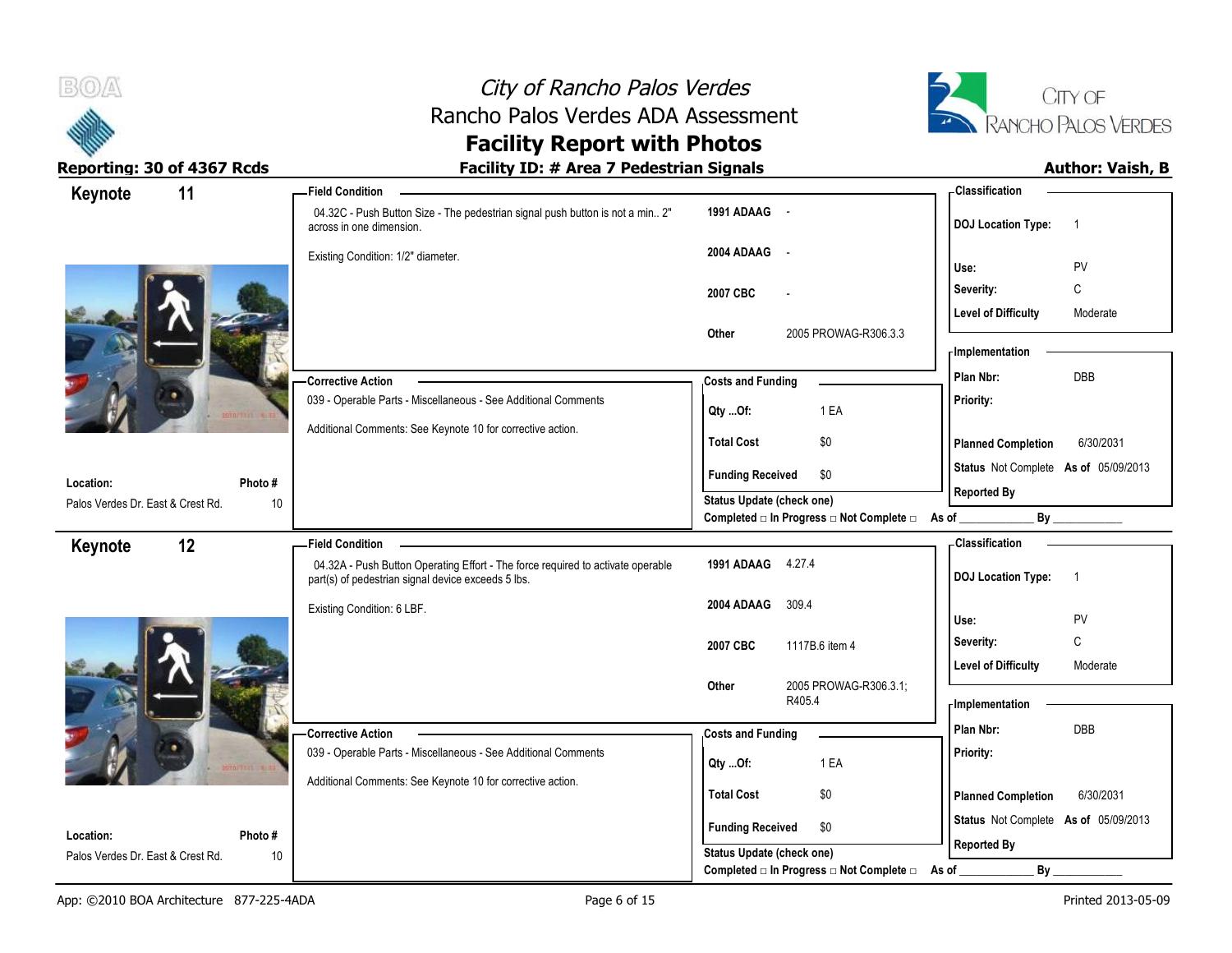



| Keynote                                        | 13                    | - Field Condition                                                                                                                                                                                                                                              |                                                  | - Classification                            |
|------------------------------------------------|-----------------------|----------------------------------------------------------------------------------------------------------------------------------------------------------------------------------------------------------------------------------------------------------------|--------------------------------------------------|---------------------------------------------|
|                                                |                       | 04.25 - Pedestrian Signal Device - Clear Floor Space - Location of pedestrian<br>signal device does not accommodate a level 30" x 48" min clear space, centered                                                                                                | 1991 ADAAG 4.2.4                                 | <b>DOJ Location Type:</b><br>$\overline{1}$ |
|                                                |                       | and parallel to the pedestrian signal push button. (Accessible pedestrian signals<br>shall be located so that the vibrotactile feature can be contacted from the level<br>landing serving a curb ramp, if provided, or from a clear floor or ground space that | 2004 ADAAG 305.3; Fig. 305.3                     | Use:<br>PV                                  |
|                                                |                       | is in line with the crosswalk line adjacent to the vehicle stop line.)                                                                                                                                                                                         | 2007 CBC<br>1118B.4 item 1                       | С<br>Severity:                              |
|                                                |                       | Existing Condition: 2.5%.                                                                                                                                                                                                                                      |                                                  | <b>Level of Difficulty</b><br>High          |
|                                                |                       |                                                                                                                                                                                                                                                                | 2005 PROWAG-R306.2.1<br>Other                    |                                             |
|                                                |                       |                                                                                                                                                                                                                                                                |                                                  | - Implementation                            |
|                                                |                       | <b>Corrective Action</b>                                                                                                                                                                                                                                       | <b>Costs and Funding</b>                         | Plan Nbr:<br>DBB                            |
|                                                |                       | 008 - Concrete Landing - Remove non-compliant pavement and replace with new<br>concrete. The landing slope shall not exceed 2% in any direction.                                                                                                               | 30 SF<br>Qty Of:                                 | Priority:                                   |
|                                                |                       | <b>Additional Comments:</b>                                                                                                                                                                                                                                    | <b>Total Cost</b><br>\$576                       | <b>Planned Completion</b><br>6/30/2031      |
|                                                |                       |                                                                                                                                                                                                                                                                | <b>Funding Received</b><br>\$0                   | Status Not Complete As of 05/09/2013        |
| Location:<br>Palos Verdes Dr. East & Crest Rd. | Photo#<br>13          |                                                                                                                                                                                                                                                                | Status Update (check one)                        | <b>Reported By</b>                          |
|                                                |                       |                                                                                                                                                                                                                                                                | Completed □ In Progress □ Not Complete □ As of _ | By                                          |
| Keynote                                        | 14                    | <b>Field Condition</b>                                                                                                                                                                                                                                         |                                                  | - Classification                            |
|                                                |                       | 04.32C - Push Button Size - The pedestrian signal push button is not a min 2"<br>across in one dimension.                                                                                                                                                      | 1991 ADAAG -                                     | <b>DOJ Location Type:</b><br>$\overline{1}$ |
|                                                |                       | Existing Condition: 1/2" diameter.                                                                                                                                                                                                                             | 2004 ADAAG                                       |                                             |
|                                                |                       |                                                                                                                                                                                                                                                                |                                                  | PV<br>Use:<br>C<br>Severity:                |
|                                                | <b>PUSH</b><br>BUTTON |                                                                                                                                                                                                                                                                | 2007 CBC                                         | <b>Level of Difficulty</b><br>Moderate      |
|                                                | FOR                   |                                                                                                                                                                                                                                                                | 2005 PROWAG-R306.3.3<br>Other                    |                                             |
|                                                |                       |                                                                                                                                                                                                                                                                |                                                  | - Implementation                            |
|                                                |                       | -Corrective Action                                                                                                                                                                                                                                             | <b>Costs and Funding</b>                         | Plan Nbr:<br><b>DBB</b>                     |
|                                                |                       | 039 - Operable Parts - Miscellaneous - See Additional Comments                                                                                                                                                                                                 | 1 EA<br>$Qty$ Of:                                | Priority:                                   |
|                                                |                       | Additional Comments: See Keynote 16 for corrective action.                                                                                                                                                                                                     |                                                  |                                             |
|                                                |                       |                                                                                                                                                                                                                                                                | <b>Total Cost</b><br>\$0                         | 6/30/2031<br><b>Planned Completion</b>      |
| Location:                                      | Photo#                |                                                                                                                                                                                                                                                                | <b>Funding Received</b><br>\$0                   | Status Not Complete As of 05/09/2013        |
|                                                |                       |                                                                                                                                                                                                                                                                |                                                  | <b>Reported By</b>                          |
| Palos Verdes Dr. East & Crest Rd.              | 14                    |                                                                                                                                                                                                                                                                | <b>Status Update (check one)</b>                 |                                             |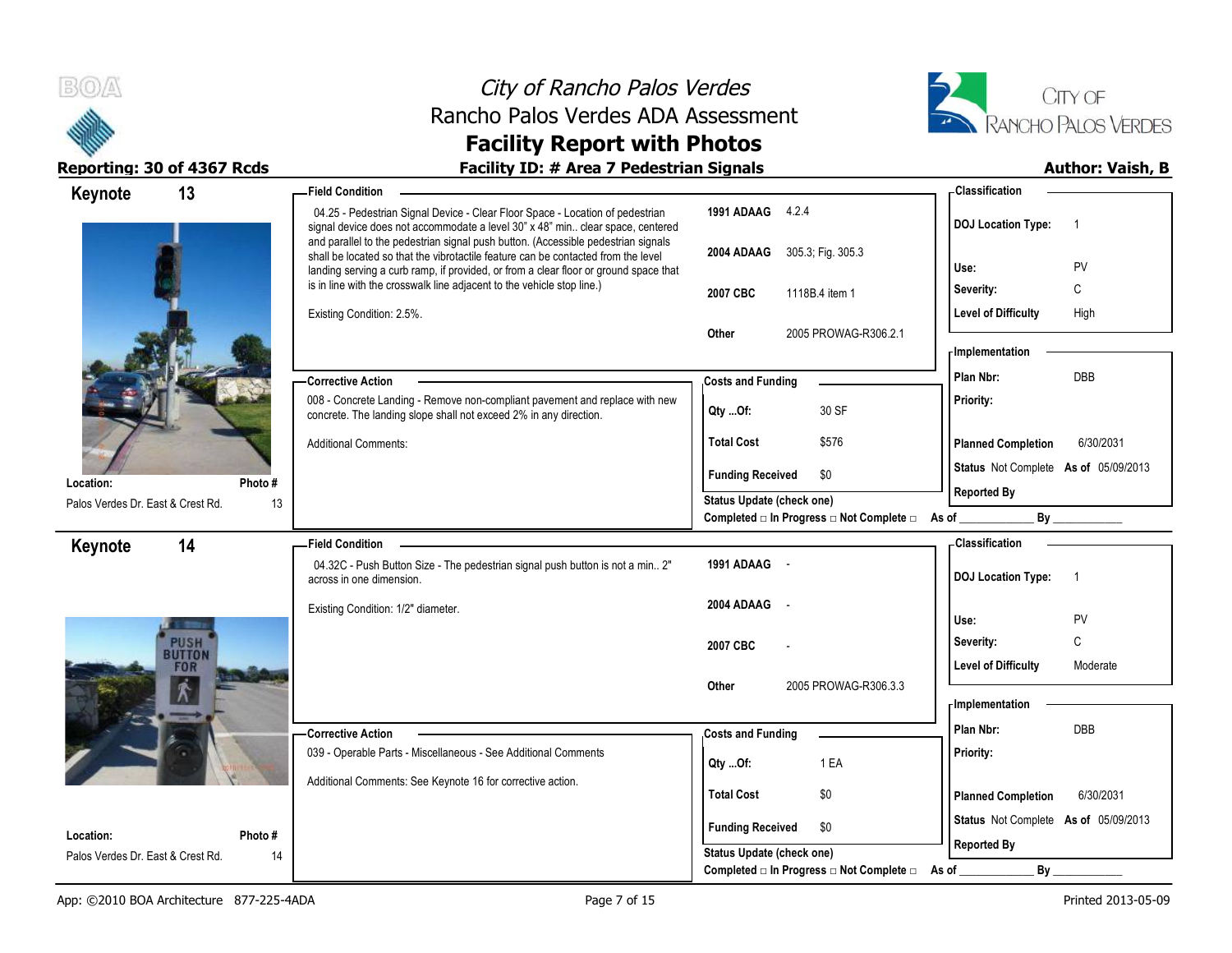



| Keynote                                        | 15            | -Field Condition                                                                                                                                                       |                                                             |                            | - Classification                                           |                |
|------------------------------------------------|---------------|------------------------------------------------------------------------------------------------------------------------------------------------------------------------|-------------------------------------------------------------|----------------------------|------------------------------------------------------------|----------------|
|                                                |               | 04.26A - Pedestrian Signal Device - Location versus Crosswalk Line - Location of<br>pedestrian signal device is not within 5' of crosswalk line.                       | 1991 ADAAG -                                                |                            | <b>DOJ</b> Location Type:                                  | $\overline{1}$ |
|                                                |               | Existing Condition: 7'-4" from crosswalk line.                                                                                                                         | 2004 ADAAG<br>$\sim$                                        |                            | Use:                                                       | PV             |
|                                                |               |                                                                                                                                                                        | 2007 CBC                                                    |                            | Severity:                                                  | $\mathsf{C}$   |
|                                                |               |                                                                                                                                                                        |                                                             |                            | <b>Level of Difficulty</b>                                 | Moderate       |
|                                                |               |                                                                                                                                                                        | Other<br>Fig. 4E-2                                          | 2006 Cal MUTCD-Sec. 4E-09, | - Implementation                                           |                |
|                                                |               | <b>Corrective Action</b>                                                                                                                                               | <b>Costs and Funding</b>                                    |                            | Plan Nbr:                                                  | <b>DBB</b>     |
|                                                |               | 039 - Operable Parts - Miscellaneous - See Additional Comments                                                                                                         | 1 EA<br>Qty Of:                                             |                            | Priority:                                                  |                |
|                                                |               | Additional Comments: See Keynote 16 for corrective action.                                                                                                             | \$0<br><b>Total Cost</b>                                    |                            | <b>Planned Completion</b>                                  | 6/30/2031      |
|                                                |               |                                                                                                                                                                        | <b>Funding Received</b><br>\$0                              |                            | Status Not Complete As of 05/09/2013                       |                |
| Location:<br>Palos Verdes Dr. East & Crest Rd. | Photo #<br>15 |                                                                                                                                                                        | <b>Status Update (check one)</b>                            |                            | <b>Reported By</b>                                         |                |
|                                                |               |                                                                                                                                                                        | Completed □ In Progress □ Not Complete □ As of _            |                            |                                                            | By             |
| Keynote                                        | 16            | <b>Field Condition</b>                                                                                                                                                 |                                                             |                            | - Classification                                           |                |
|                                                |               | 04.24B - Vibrotactile Signal Device - A crosswalk with pedestrian signal indication<br>does not have a vibrotactile signal device integrated into the signal device to | 1991 ADAAG -                                                |                            | <b>DOJ Location Type:</b>                                  | $\overline{1}$ |
|                                                |               |                                                                                                                                                                        |                                                             |                            |                                                            |                |
|                                                |               | indicate the WALK interval.                                                                                                                                            | 2004 ADAAG<br>$\sim$                                        |                            |                                                            |                |
|                                                |               | <b>Existing Condition:</b>                                                                                                                                             |                                                             |                            | Use:                                                       | <b>PV</b>      |
|                                                | <b>PUSH</b>   |                                                                                                                                                                        | 2007 CBC                                                    |                            | Severity:                                                  | C              |
|                                                | FOR           |                                                                                                                                                                        |                                                             |                            | <b>Level of Difficulty</b>                                 | Moderate       |
|                                                |               |                                                                                                                                                                        | Other                                                       | 2005 PROWAG-R306.2         | - Implementation                                           |                |
|                                                |               | - Corrective Action                                                                                                                                                    | <b>Costs and Funding</b>                                    |                            | Plan Nbr:                                                  | DBB            |
|                                                |               | 039 - Operable Parts - Miscellaneous - See Additional Comments                                                                                                         | 1 EA                                                        |                            | Priority:                                                  |                |
|                                                |               | Additional Comments: Replace with vibrotactile signal device.                                                                                                          | Qty Of:                                                     |                            |                                                            |                |
|                                                |               |                                                                                                                                                                        | <b>Total Cost</b>                                           | \$2,400                    | <b>Planned Completion</b>                                  | 6/30/2031      |
| Location:<br>Palos Verdes Dr. East & Crest Rd. | Photo #       |                                                                                                                                                                        | <b>Funding Received</b><br>\$0<br>Status Update (check one) |                            | Status Not Complete As of 05/09/2013<br><b>Reported By</b> |                |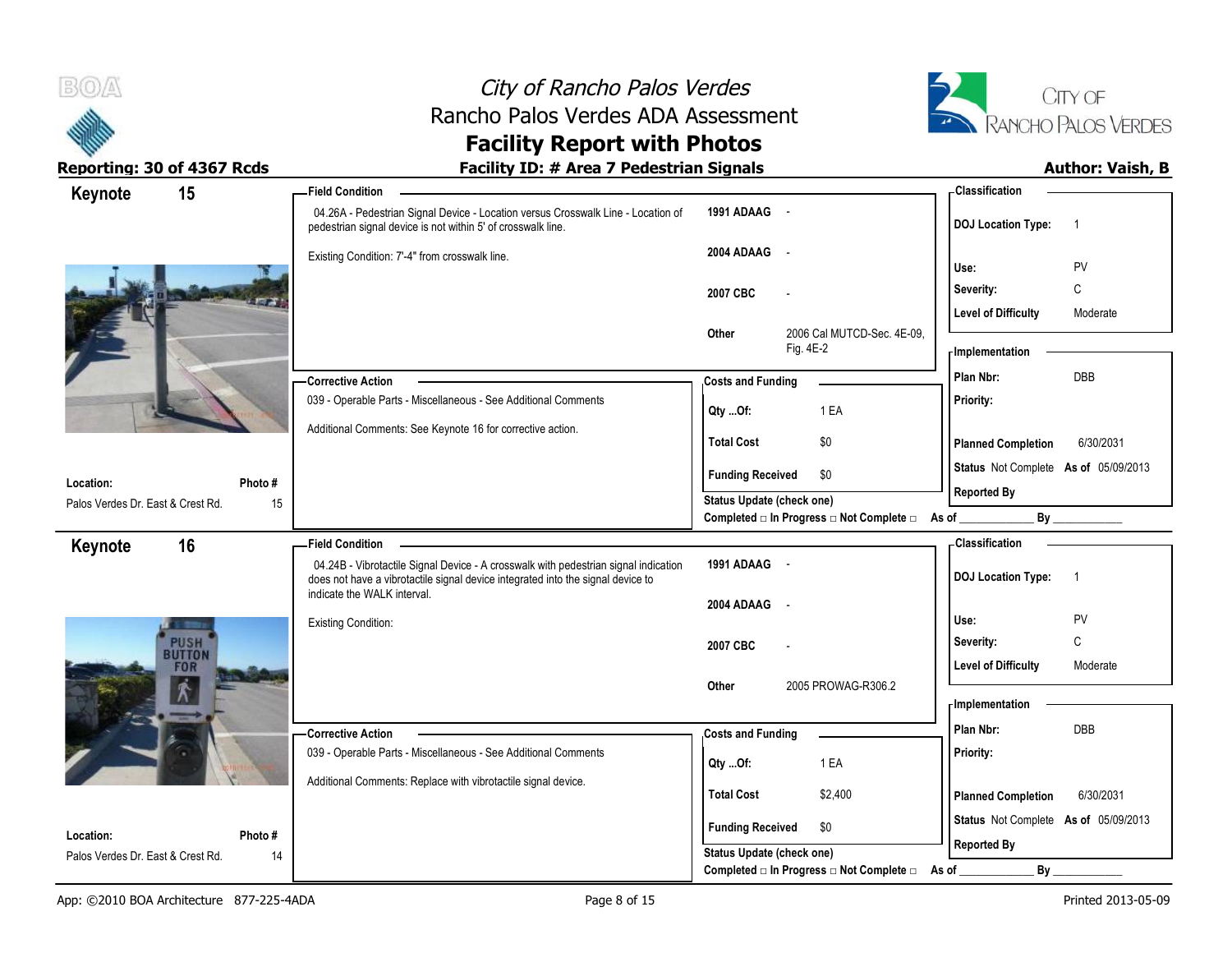



| 17<br>Keynote                           | -Field Condition                                                                                                                                                       |                                                                               | <b>Classification</b>                                      |
|-----------------------------------------|------------------------------------------------------------------------------------------------------------------------------------------------------------------------|-------------------------------------------------------------------------------|------------------------------------------------------------|
|                                         | 04.24A - Audible Signal Device - A crosswalk with pedestrian signal indication<br>does not have an audible signal device to indicate the WALK interval.                | 1991 ADAAG -                                                                  | <b>DOJ</b> Location Type:<br>$\overline{1}$                |
|                                         | <b>Existing Condition:</b>                                                                                                                                             | 2004 ADAAG<br>$\sim$                                                          | Use:<br>PV                                                 |
| <b>PUSH</b><br><b>BUTTON</b>            |                                                                                                                                                                        | 2007 CBC                                                                      | C<br>Severity:                                             |
| FOR                                     |                                                                                                                                                                        | Other<br>2005 PROWAG-R306.2                                                   | <b>Level of Difficulty</b><br>Moderate<br>- Implementation |
|                                         | - Corrective Action                                                                                                                                                    | <b>Costs and Funding</b>                                                      | DBB<br>Plan Nbr:                                           |
|                                         | 039 - Operable Parts - Miscellaneous - See Additional Comments                                                                                                         | 1 EA<br>$Qty$ Of:                                                             | Priority:                                                  |
|                                         | Additional Comments: Provide audible signal device.                                                                                                                    | <b>Total Cost</b><br>\$2,400                                                  | <b>Planned Completion</b><br>6/30/2031                     |
| Photo#<br>Location:                     |                                                                                                                                                                        | <b>Funding Received</b><br>\$0                                                | Status Not Complete As of 05/09/2013                       |
| Palos Verdes Dr. East & Crest Rd.<br>14 |                                                                                                                                                                        | Status Update (check one)<br>Completed □ In Progress □ Not Complete □ As of _ | <b>Reported By</b><br>By                                   |
| 18<br>Keynote                           | <b>Field Condition</b>                                                                                                                                                 |                                                                               | - Classification                                           |
|                                         | 04.25 - Pedestrian Signal Device - Clear Floor Space - Location of pedestrian<br>signal device does not accommodate a level 30" x 48" min. clear space, centered       | 1991 ADAAG 4.2.4                                                              | <b>DOJ</b> Location Type:<br>$\overline{1}$                |
|                                         |                                                                                                                                                                        |                                                                               |                                                            |
|                                         | and parallel to the pedestrian signal push button. (Accessible pedestrian signals<br>shall be located so that the vibrotactile feature can be contacted from the level | 305.3; Fig. 305.3<br>2004 ADAAG                                               | PV<br>Use:                                                 |
|                                         | landing serving a curb ramp, if provided, or from a clear floor or ground space that<br>is in line with the crosswalk line adjacent to the vehicle stop line.)         | 2007 CBC<br>1118B.4 item 1                                                    | C<br>Severity:                                             |
|                                         | Existing Condition: 2.2% & 2.6%.                                                                                                                                       |                                                                               | <b>Level of Difficulty</b><br>High                         |
|                                         |                                                                                                                                                                        | 2005 PROWAG-R306.2.1<br>Other                                                 | - Implementation                                           |
|                                         | - Corrective Action                                                                                                                                                    | <b>Costs and Funding</b>                                                      | Plan Nbr:<br><b>DBB</b>                                    |
|                                         | 008 - Concrete Landing - Remove non-compliant pavement and replace with new<br>concrete. The landing slope shall not exceed 2% in any direction.                       | 30 SF<br>Qty Of:                                                              | Priority:                                                  |
|                                         | <b>Additional Comments:</b>                                                                                                                                            | <b>Total Cost</b><br>\$576                                                    | <b>Planned Completion</b><br>6/30/2031                     |
| Location:<br>Photo#                     |                                                                                                                                                                        | <b>Funding Received</b><br>\$0                                                | Status Not Complete As of 05/09/2013<br><b>Reported By</b> |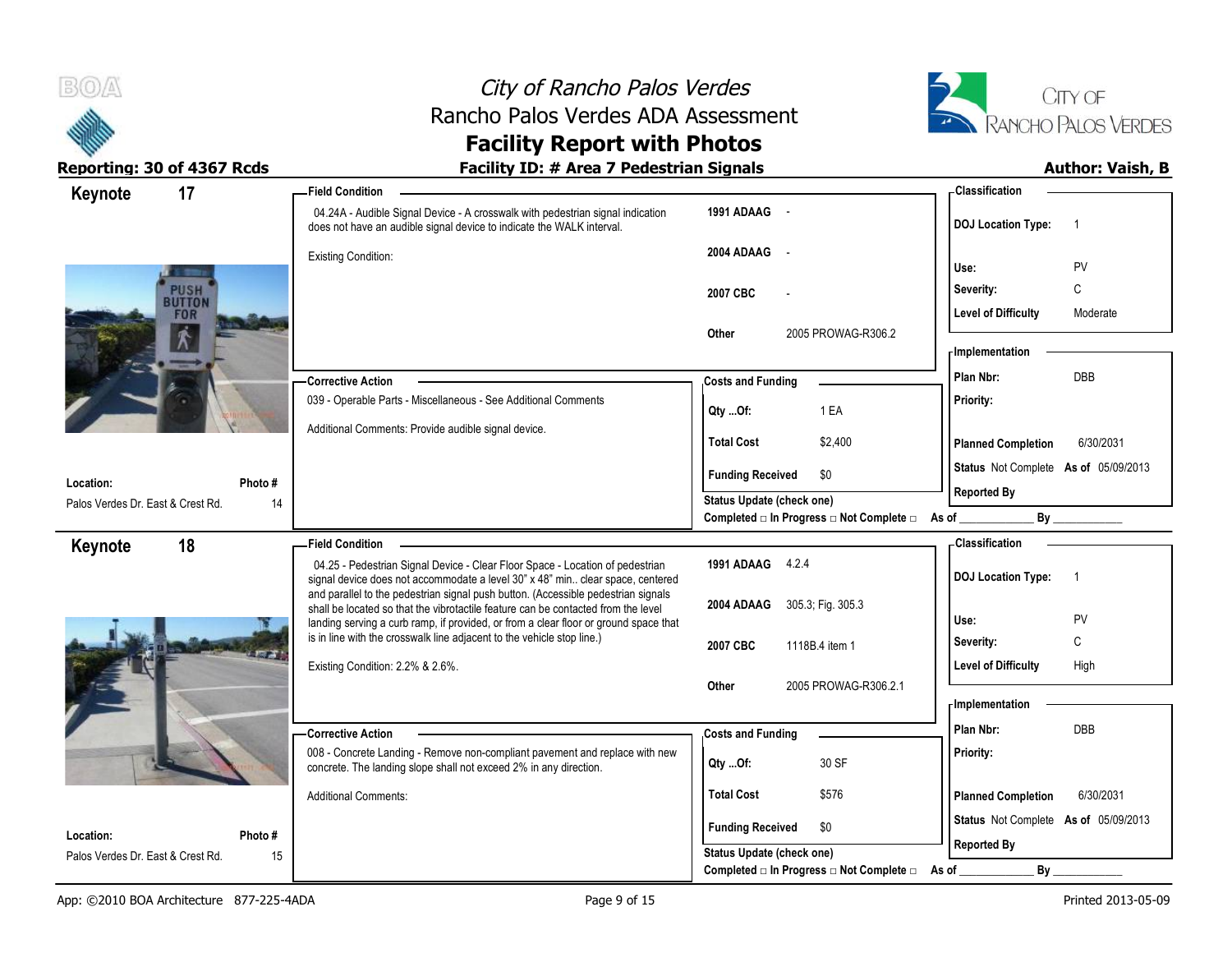



| 19<br>Keynote                           | <b>Field Condition</b>                                                                                                                                                                                                                               |                                                                               | - Classification                                           |
|-----------------------------------------|------------------------------------------------------------------------------------------------------------------------------------------------------------------------------------------------------------------------------------------------------|-------------------------------------------------------------------------------|------------------------------------------------------------|
|                                         | 04.32D - Push Button Contrast - Color Coding - The pedestrian signal push<br>button does not contrast visually with its housing or mounting. (i.e., pedestrian<br>signal push button is not identified by color coding immediately above the control | 1991 ADAAG -                                                                  | <b>DOJ</b> Location Type:<br>$\overline{1}$                |
|                                         | button and consisting of a textured horizontal yellow band 2" wide and encircling<br>the pole, and a 1" wide dark border band above and below this yellow band.)                                                                                     | 2004 ADAAG<br>$\sim$                                                          | PV<br>Use:                                                 |
| UTTO!                                   | <b>Existing Condition:</b>                                                                                                                                                                                                                           | 2007 CBC<br>1117B.5.9                                                         | C<br>Severity:<br><b>Level of Difficulty</b><br>Moderate   |
| FOR<br>'N                               |                                                                                                                                                                                                                                                      | 2005 PROWAG-R306.3.3<br>Other                                                 | - Implementation                                           |
|                                         | <b>Corrective Action</b>                                                                                                                                                                                                                             | <b>Costs and Funding</b>                                                      | <b>DBB</b><br>Plan Nbr:                                    |
|                                         | 039 - Operable Parts - Miscellaneous - See Additional Comments                                                                                                                                                                                       | 1 EA<br>Qty Of:                                                               | Priority:                                                  |
|                                         | Additional Comments: See Keynote 20 for corrective action.                                                                                                                                                                                           | <b>Total Cost</b><br>\$0                                                      | <b>Planned Completion</b><br>6/30/2031                     |
| Location:<br>Photo#                     |                                                                                                                                                                                                                                                      | <b>Funding Received</b><br>\$0                                                | Status Not Complete As of 05/09/2013                       |
| Palos Verdes Dr. East & Crest Rd.<br>19 |                                                                                                                                                                                                                                                      | Status Update (check one)<br>Completed □ In Progress □ Not Complete □ As of _ | <b>Reported By</b><br>$By$ <sub>___</sub>                  |
| 20<br>Keynote                           | <b>Field Condition</b>                                                                                                                                                                                                                               |                                                                               | - Classification                                           |
|                                         | 04.40 - Other - Curb Ramps and Pedestrian Crossings - See Additional<br>Comments                                                                                                                                                                     | 1991 ADAAG -                                                                  | <b>DOJ Location Type:</b><br>$\overline{1}$                |
|                                         | Existing Condition: Path of travel to pedestrian signal device is not provided.                                                                                                                                                                      | 2004 ADAAG                                                                    |                                                            |
|                                         |                                                                                                                                                                                                                                                      |                                                                               | Use:<br>PV                                                 |
|                                         |                                                                                                                                                                                                                                                      | 2007 CBC                                                                      | B<br>Severity:                                             |
|                                         |                                                                                                                                                                                                                                                      |                                                                               | <b>Level of Difficulty</b><br>Moderate                     |
|                                         |                                                                                                                                                                                                                                                      | Other                                                                         | - Implementation                                           |
|                                         | - Corrective Action                                                                                                                                                                                                                                  | <b>Costs and Funding</b>                                                      | Plan Nbr:<br>DBB                                           |
|                                         | 039 - Operable Parts - Miscellaneous - See Additional Comments                                                                                                                                                                                       | 1 EA<br>Qty Of:                                                               | Priority:                                                  |
|                                         | Additional Comments: Recommendation: Remove pedestrian signal device.                                                                                                                                                                                | <b>Total Cost</b><br>\$600                                                    | <b>Planned Completion</b><br>6/30/2026                     |
| Location:<br>Photo#                     |                                                                                                                                                                                                                                                      | <b>Funding Received</b><br>\$0                                                | Status Not Complete As of 05/09/2013<br><b>Reported By</b> |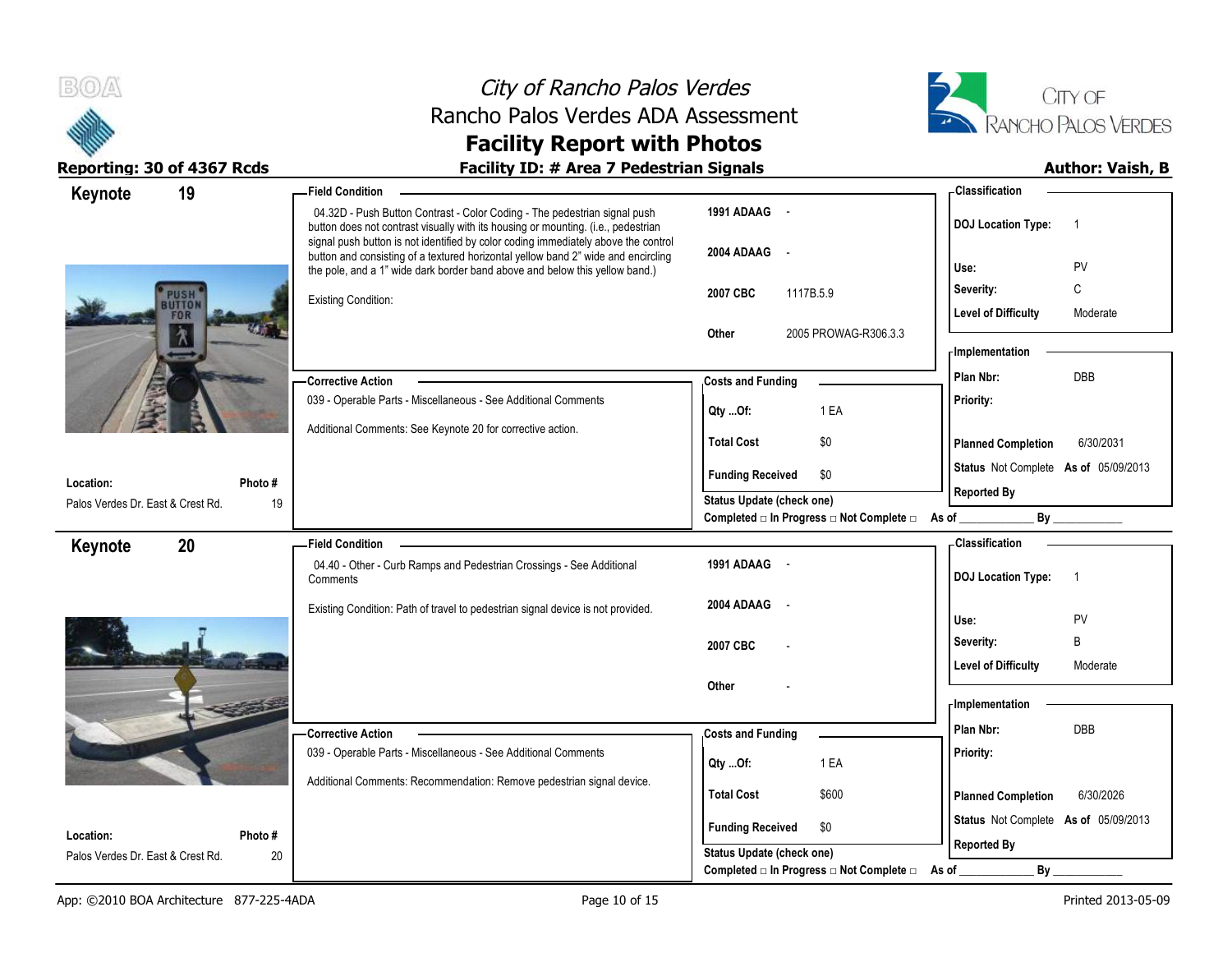



| Keynote                           | 21                        | - Field Condition                                                                                                                                       |                           |                                                | <b>Classification</b>                       |
|-----------------------------------|---------------------------|---------------------------------------------------------------------------------------------------------------------------------------------------------|---------------------------|------------------------------------------------|---------------------------------------------|
|                                   |                           | 04.26A - Pedestrian Signal Device - Location versus Crosswalk Line - Location of<br>pedestrian signal device is not within 5' of crosswalk line.        | 1991 ADAAG -              |                                                | <b>DOJ Location Type:</b><br>$\overline{1}$ |
|                                   |                           | Existing Condition: 8'-8" from crosswalk line.                                                                                                          | 2004 ADAAG<br>$\sim$      |                                                | PV<br>Use:                                  |
|                                   |                           |                                                                                                                                                         | 2007 CBC                  | $\overline{\phantom{a}}$                       | C<br>Severity:                              |
|                                   |                           |                                                                                                                                                         |                           |                                                | <b>Level of Difficulty</b><br>Moderate      |
|                                   |                           |                                                                                                                                                         | Other                     | 2006 Cal MUTCD-Sec. 4E-09,<br>Fig. 4E-2        | - Implementation                            |
|                                   |                           | - Corrective Action                                                                                                                                     | <b>Costs and Funding</b>  |                                                | DBB<br>Plan Nbr:                            |
|                                   |                           | 039 - Operable Parts - Miscellaneous - See Additional Comments                                                                                          | Qty Of:                   | 1 EA                                           | Priority:                                   |
|                                   |                           | Additional Comments: See Keynote 25 for corrective action.                                                                                              | <b>Total Cost</b>         | \$0                                            | <b>Planned Completion</b><br>6/30/2031      |
| Location:                         | Photo #                   |                                                                                                                                                         | <b>Funding Received</b>   | \$0                                            | Status Not Complete As of 05/09/2013        |
| Palos Verdes Dr. East & Crest Rd. |                           | 21                                                                                                                                                      | Status Update (check one) |                                                | <b>Reported By</b>                          |
|                                   |                           |                                                                                                                                                         |                           | Completed □ In Progress □ Not Complete □ As of | By                                          |
| Keynote                           | 22                        | <b>Field Condition</b>                                                                                                                                  |                           |                                                | - Classification                            |
|                                   |                           | 04.24A - Audible Signal Device - A crosswalk with pedestrian signal indication<br>does not have an audible signal device to indicate the WALK interval. | 1991 ADAAG -              |                                                | <b>DOJ Location Type:</b><br>$\overline{1}$ |
|                                   |                           | <b>Existing Condition:</b>                                                                                                                              | 2004 ADAAG<br>$\sim$      |                                                | Use:<br>PV                                  |
|                                   |                           |                                                                                                                                                         | 2007 CBC                  |                                                | Α<br>Severity:                              |
|                                   | <b>PUSH</b><br><b>FOR</b> |                                                                                                                                                         |                           |                                                | <b>Level of Difficulty</b><br>Moderate      |
|                                   | 贪                         |                                                                                                                                                         | Other                     | 2005 PROWAG-R306.2                             | - Implementation                            |
|                                   |                           |                                                                                                                                                         |                           |                                                | Plan Nbr:<br>DBB                            |
|                                   |                           | -Corrective Action<br>039 - Operable Parts - Miscellaneous - See Additional Comments                                                                    | <b>Costs and Funding</b>  |                                                | Priority:                                   |
|                                   |                           |                                                                                                                                                         | Qty Of:                   | 1 EA                                           |                                             |
|                                   |                           | Additional Comments: See Keynote 20 for corrective action.                                                                                              | <b>Total Cost</b>         | \$0                                            | <b>Planned Completion</b><br>6/30/2026      |
| Location:                         | Photo#                    |                                                                                                                                                         | <b>Funding Received</b>   | \$0                                            | Status Not Complete As of 05/09/2013        |
| Palos Verdes Dr. East & Crest Rd. |                           | 19                                                                                                                                                      | Status Update (check one) |                                                | <b>Reported By</b>                          |
|                                   |                           |                                                                                                                                                         |                           | Completed □ In Progress □ Not Complete □       | $By_$<br>As of                              |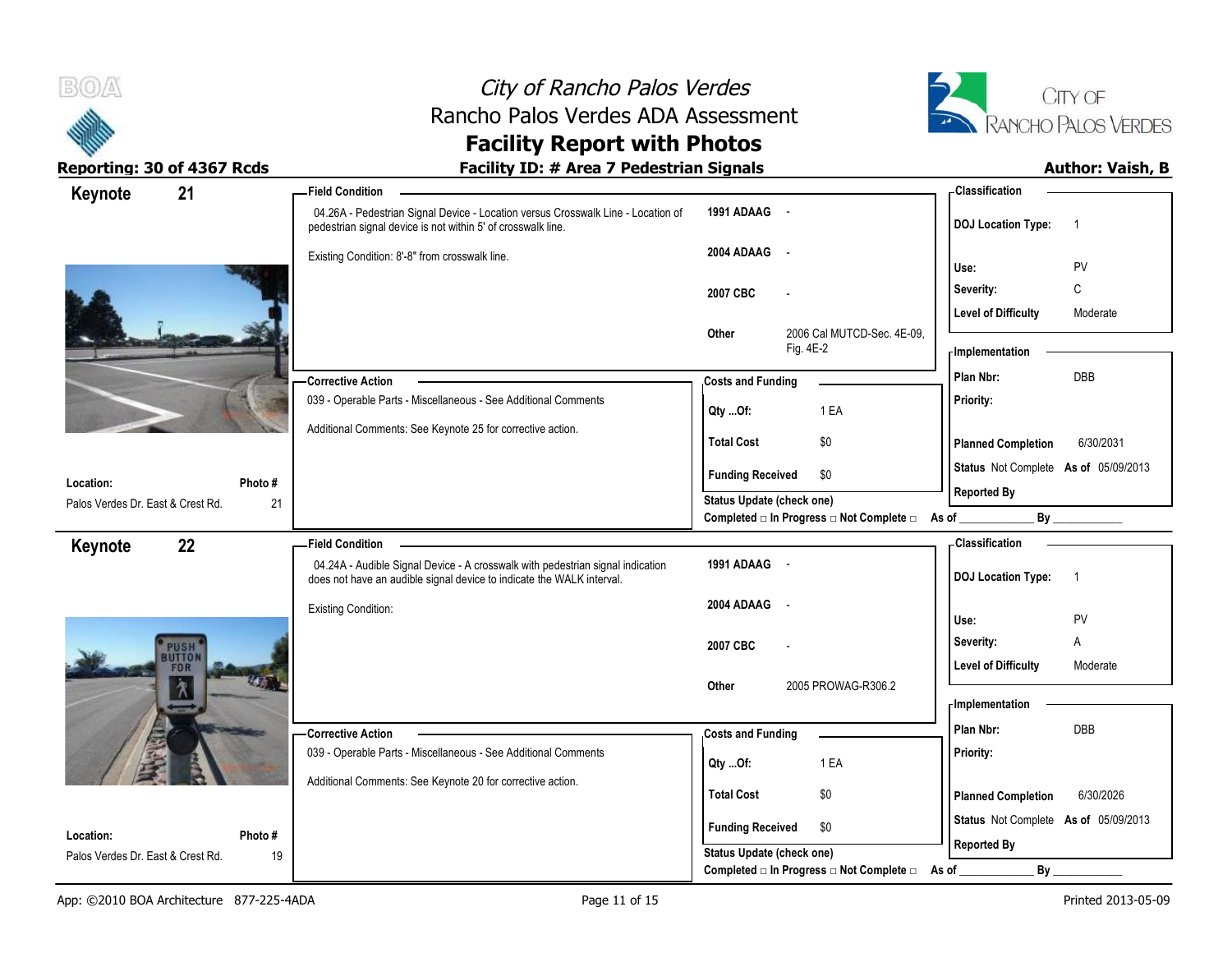

# City of Rancho Palos Verdes Rancho Palos Verdes ADA Assessment



| Keynote                           | 23                | <b>Field Condition</b>                                                                                                                |                                                                                                     | <b>Classification</b>                       |
|-----------------------------------|-------------------|---------------------------------------------------------------------------------------------------------------------------------------|-----------------------------------------------------------------------------------------------------|---------------------------------------------|
|                                   |                   | 04.32A - Push Button Operating Effort - The force required to activate operable<br>part(s) of pedestrian signal device exceeds 5 lbs. | 1991 ADAAG 4.27.4                                                                                   | <b>DOJ Location Type:</b><br>$\overline{1}$ |
|                                   |                   | Existing Condition: 6 LBF.                                                                                                            | 309.4<br>2004 ADAAG                                                                                 | PV<br>Use:                                  |
|                                   |                   |                                                                                                                                       |                                                                                                     | $\mathbb C$<br>Severity:                    |
| PUSH<br><b>UTTON</b>              |                   | 1117B.6 item 4<br>2007 CBC                                                                                                            |                                                                                                     |                                             |
|                                   |                   |                                                                                                                                       | 2005 PROWAG-R306.3.1;<br>Other                                                                      | <b>Level of Difficulty</b><br>Moderate      |
|                                   |                   |                                                                                                                                       | R405.4                                                                                              | - Implementation                            |
|                                   |                   | <b>Corrective Action</b>                                                                                                              | <b>Costs and Funding</b>                                                                            | DBB<br>Plan Nbr:                            |
|                                   |                   | 039 - Operable Parts - Miscellaneous - See Additional Comments                                                                        | 1 EA<br>Qty Of:                                                                                     | Priority:                                   |
|                                   |                   | Additional Comments: See Keynote 25 for corrective action.                                                                            | <b>Total Cost</b><br>\$0                                                                            | <b>Planned Completion</b><br>6/30/2031      |
|                                   |                   |                                                                                                                                       |                                                                                                     | Status Not Complete As of 05/09/2013        |
| Location:                         | Photo #           |                                                                                                                                       | <b>Funding Received</b><br>\$0                                                                      | <b>Reported By</b>                          |
| Palos Verdes Dr. East & Crest Rd. | 23                |                                                                                                                                       | <b>Status Update (check one)</b><br>Completed $\Box$ In Progress $\Box$ Not Complete $\Box$ As of _ |                                             |
| Keynote                           | 24                | <b>Field Condition</b>                                                                                                                |                                                                                                     | - Classification                            |
|                                   |                   | 04.32C - Push Button Size - The pedestrian signal push button is not a min 2"<br>across in one dimension.                             | 1991 ADAAG -                                                                                        | <b>DOJ Location Type:</b><br>$\overline{1}$ |
|                                   |                   | Existing Condition: 1/2" diameter.                                                                                                    | 2004 ADAAG<br>$\sim$                                                                                |                                             |
|                                   |                   |                                                                                                                                       |                                                                                                     | PV<br>Use:                                  |
|                                   | PUSH <sup>O</sup> |                                                                                                                                       | 2007 CBC                                                                                            | C<br>Severity:                              |
|                                   | FOR               |                                                                                                                                       | 2005 PROWAG-R306.3.3<br>Other                                                                       | <b>Level of Difficulty</b><br>Moderate      |
|                                   |                   |                                                                                                                                       |                                                                                                     | - Implementation                            |
|                                   |                   | -Corrective Action                                                                                                                    | <b>Costs and Funding</b>                                                                            | <b>DBB</b><br>Plan Nbr:                     |
|                                   |                   | 039 - Operable Parts - Miscellaneous - See Additional Comments                                                                        | 1 EA<br>Qty Of:                                                                                     | Priority:                                   |
|                                   |                   | Additional Comments: See Keynote 25 for corrective action.                                                                            |                                                                                                     |                                             |
|                                   |                   |                                                                                                                                       | <b>Total Cost</b><br>\$0                                                                            | <b>Planned Completion</b><br>6/30/2031      |
| Location:                         | Photo #           |                                                                                                                                       | <b>Funding Received</b><br>\$0                                                                      | Status Not Complete As of 05/09/2013        |
| Palos Verdes Dr. East & Crest Rd. | 23                |                                                                                                                                       | Status Update (check one)                                                                           | <b>Reported By</b>                          |
|                                   |                   |                                                                                                                                       | Completed □ In Progress □ Not Complete □                                                            | By<br>As of                                 |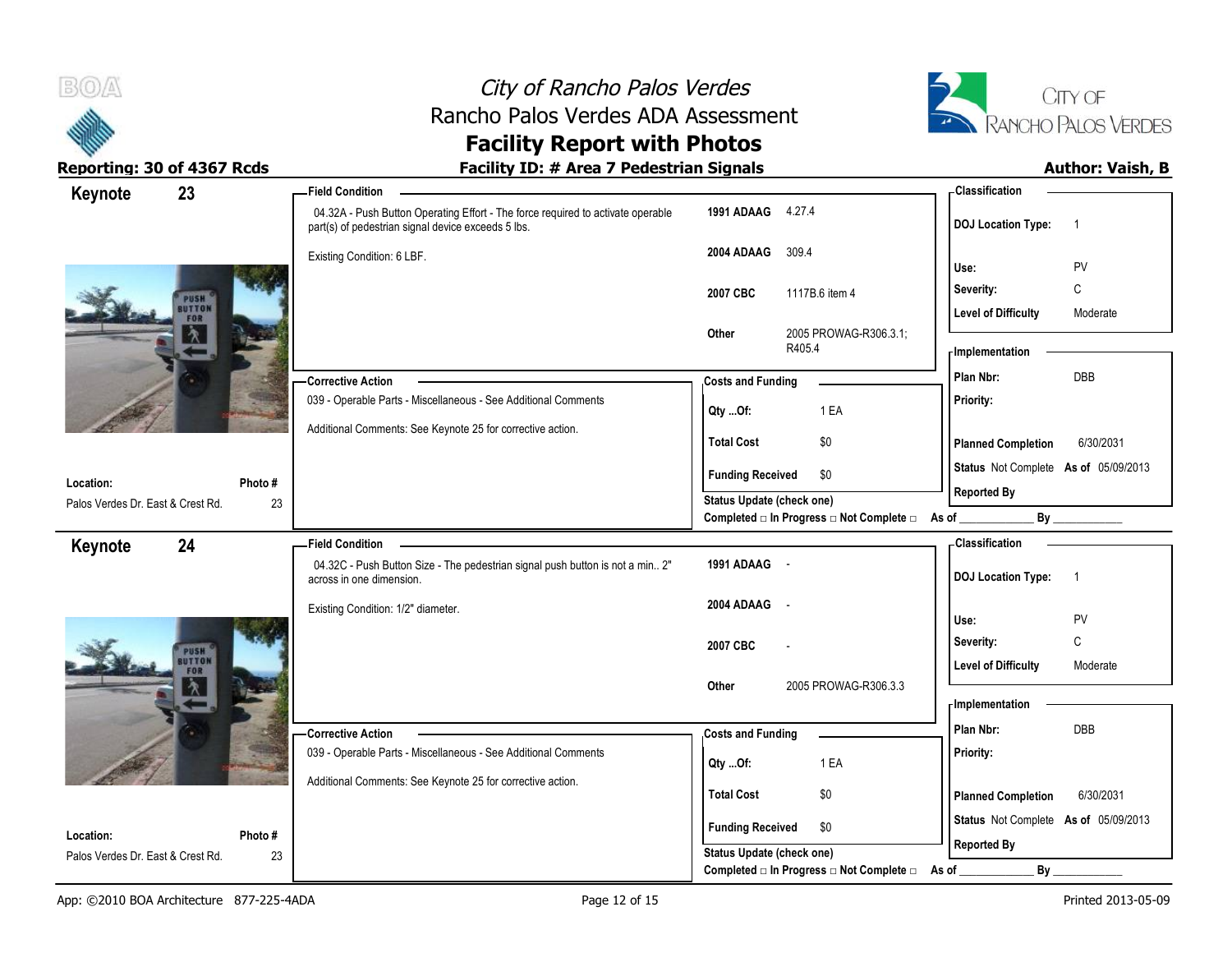

# City of Rancho Palos Verdes Rancho Palos Verdes ADA Assessment



| Keynote                           | 25                    | <b>Field Condition</b>                                                                                                                                                                                |                                                                       | - Classification                            |
|-----------------------------------|-----------------------|-------------------------------------------------------------------------------------------------------------------------------------------------------------------------------------------------------|-----------------------------------------------------------------------|---------------------------------------------|
|                                   |                       | 04.24B - Vibrotactile Signal Device - A crosswalk with pedestrian signal indication<br>does not have a vibrotactile signal device integrated into the signal device to<br>indicate the WALK interval. | 1991 ADAAG -                                                          | <b>DOJ Location Type:</b><br>$\overline{1}$ |
|                                   |                       |                                                                                                                                                                                                       | 2004 ADAAG<br>$\sim$                                                  | PV<br>Use:                                  |
|                                   |                       | <b>Existing Condition:</b>                                                                                                                                                                            | 2007 CBC                                                              | С<br>Severity:                              |
|                                   | PUSH<br><b>NOTTON</b> |                                                                                                                                                                                                       |                                                                       | <b>Level of Difficulty</b><br>Moderate      |
|                                   | FOR                   |                                                                                                                                                                                                       | 2005 PROWAG-R306.2<br>Other                                           |                                             |
|                                   |                       |                                                                                                                                                                                                       |                                                                       | - Implementation                            |
|                                   |                       | - Corrective Action                                                                                                                                                                                   | <b>Costs and Funding</b>                                              | Plan Nbr:<br><b>DBB</b>                     |
|                                   |                       | 039 - Operable Parts - Miscellaneous - See Additional Comments                                                                                                                                        | 1 EA<br>Qty Of:                                                       | Priority:                                   |
|                                   |                       | Additional Comments: Replace with vibrotactile signal device.                                                                                                                                         | <b>Total Cost</b><br>\$2,400                                          | <b>Planned Completion</b><br>6/30/2031      |
|                                   |                       |                                                                                                                                                                                                       | \$0<br><b>Funding Received</b>                                        | Status Not Complete As of 05/09/2013        |
| Location:                         | Photo#                |                                                                                                                                                                                                       | Status Update (check one)                                             | <b>Reported By</b>                          |
| Palos Verdes Dr. East & Crest Rd. | 23                    |                                                                                                                                                                                                       | Completed □ In Progress □ Not Complete □ As of _                      |                                             |
| Keynote                           | 26                    | <b>Field Condition</b>                                                                                                                                                                                |                                                                       | <b>Classification</b>                       |
|                                   |                       | 04.24A - Audible Signal Device - A crosswalk with pedestrian signal indication<br>does not have an audible signal device to indicate the WALK interval.                                               | 1991 ADAAG -                                                          | <b>DOJ Location Type:</b><br>$\overline{1}$ |
|                                   |                       | <b>Existing Condition:</b>                                                                                                                                                                            | 2004 ADAAG<br>$\sim$                                                  | Use:<br>PV                                  |
|                                   |                       |                                                                                                                                                                                                       |                                                                       | C<br>Severity:                              |
|                                   | PUSH<br>UTTON         |                                                                                                                                                                                                       | 2007 CBC                                                              | <b>Level of Difficulty</b><br>Moderate      |
|                                   |                       |                                                                                                                                                                                                       | 2005 PROWAG-R306.2<br>Other                                           |                                             |
|                                   |                       |                                                                                                                                                                                                       |                                                                       | - Implementation                            |
|                                   |                       | - Corrective Action                                                                                                                                                                                   | <b>Costs and Funding</b>                                              | Plan Nbr:<br><b>DBB</b>                     |
|                                   |                       | 039 - Operable Parts - Miscellaneous - See Additional Comments                                                                                                                                        | 1 EA<br>Qty Of:                                                       | Priority:                                   |
|                                   |                       | Additional Comments: Provide audible signal device.                                                                                                                                                   |                                                                       |                                             |
|                                   |                       |                                                                                                                                                                                                       | <b>Total Cost</b><br>\$2,400                                          | <b>Planned Completion</b><br>6/30/2031      |
|                                   |                       |                                                                                                                                                                                                       | <b>Funding Received</b><br>\$0                                        | Status Not Complete As of 05/09/2013        |
| Location:                         | Photo #               |                                                                                                                                                                                                       |                                                                       |                                             |
| Palos Verdes Dr. East & Crest Rd. | 23                    |                                                                                                                                                                                                       | Status Update (check one)<br>Completed □ In Progress □ Not Complete □ | <b>Reported By</b><br>By<br>As of           |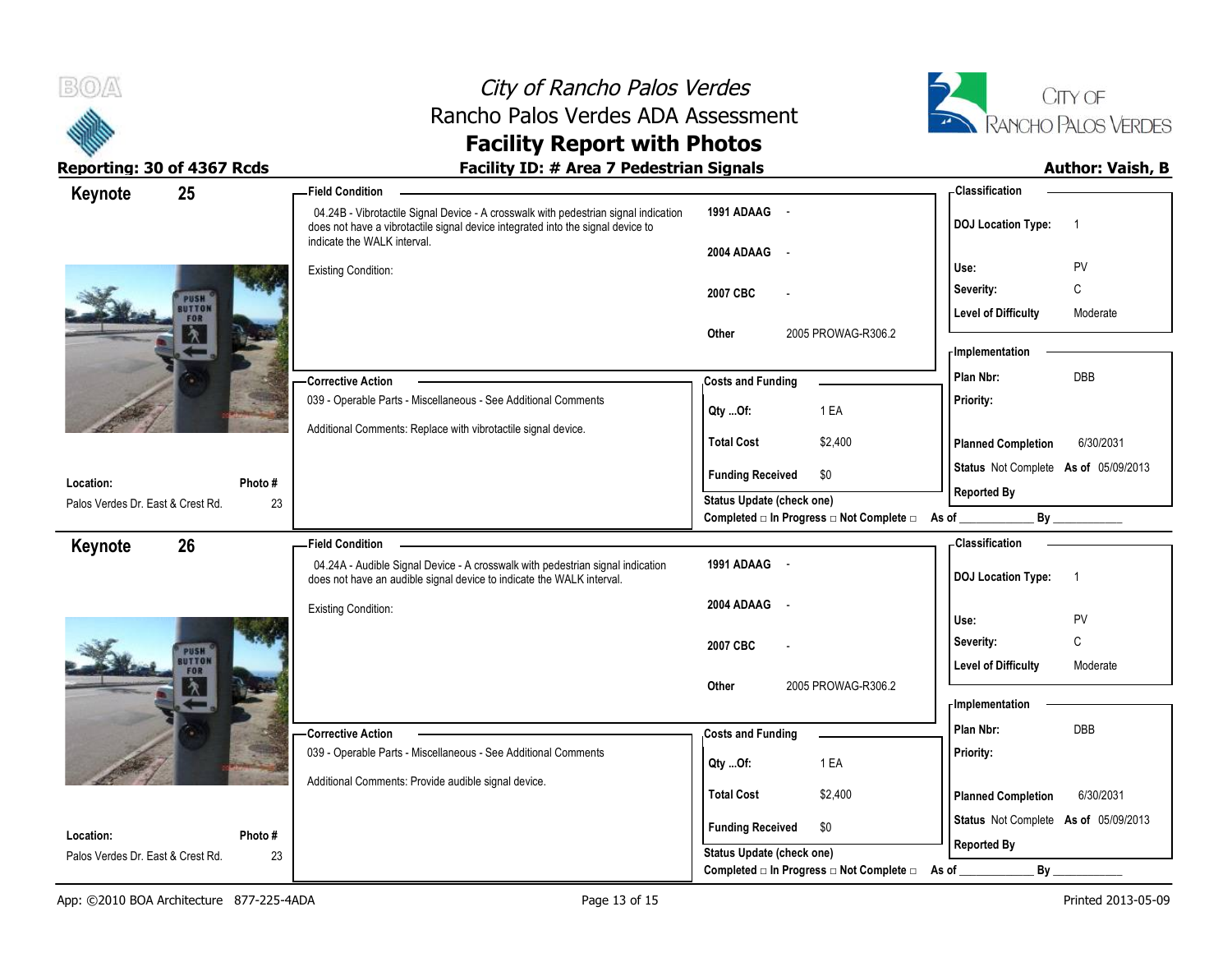



| 27<br>Keynote                                  |                | -Field Condition                                                                                                                                                       |                                                                                              |                    | -Classification                      |                    |  |
|------------------------------------------------|----------------|------------------------------------------------------------------------------------------------------------------------------------------------------------------------|----------------------------------------------------------------------------------------------|--------------------|--------------------------------------|--------------------|--|
|                                                |                | 04.40 - Other - Curb Ramps and Pedestrian Crossings - See Additional<br>Comments                                                                                       | 1991 ADAAG -                                                                                 |                    | <b>DOJ Location Type:</b>            | $\overline{1}$     |  |
|                                                |                | <b>Existing Condition:</b>                                                                                                                                             | 2004 ADAAG -                                                                                 |                    | Use:                                 | PV                 |  |
|                                                |                |                                                                                                                                                                        | 2007 CBC                                                                                     |                    | Severity:                            | C                  |  |
|                                                |                |                                                                                                                                                                        | Other                                                                                        |                    | <b>Level of Difficulty</b>           | Moderate           |  |
|                                                |                |                                                                                                                                                                        |                                                                                              |                    | - Implementation                     |                    |  |
|                                                |                | <b>Corrective Action</b>                                                                                                                                               | <b>Costs and Funding</b>                                                                     |                    | Plan Nbr:                            | DBB                |  |
|                                                | 2010/11/1 6:20 | 039 - Operable Parts - Miscellaneous - See Additional Comments                                                                                                         | Qty  Of:                                                                                     | 1 EA               | Priority:                            |                    |  |
|                                                |                | Additional Comments: Provide audible and vibrotactile signal device.                                                                                                   | <b>Total Cost</b>                                                                            | \$4,800            | <b>Planned Completion</b>            | 6/30/2031          |  |
| Location:                                      | Photo #        |                                                                                                                                                                        | <b>Funding Received</b>                                                                      | \$0                | Status Not Complete As of 05/09/2013 |                    |  |
| Palos Verdes Dr. East & Crest Rd.<br>27        |                |                                                                                                                                                                        | Status Update (check one)<br>Completed $\Box$ In Progress $\Box$ Not Complete $\Box$ As of _ |                    |                                      | <b>Reported By</b> |  |
| 28<br>Keynote                                  |                | <b>Field Condition</b>                                                                                                                                                 |                                                                                              |                    | - Classification                     |                    |  |
|                                                |                | 04.24B - Vibrotactile Signal Device - A crosswalk with pedestrian signal indication<br>does not have a vibrotactile signal device integrated into the signal device to | 1991 ADAAG -                                                                                 |                    | <b>DOJ Location Type:</b>            | $\overline{1}$     |  |
|                                                |                | indicate the WALK interval.                                                                                                                                            |                                                                                              |                    |                                      |                    |  |
|                                                |                |                                                                                                                                                                        | 2004 ADAAG                                                                                   |                    |                                      |                    |  |
|                                                |                | <b>Existing Condition:</b>                                                                                                                                             |                                                                                              |                    | Use:                                 | PV                 |  |
| <b>PUSH</b>                                    |                |                                                                                                                                                                        | 2007 CBC                                                                                     |                    | Severity:                            | $\mathbb C$        |  |
| <b>FOR</b>                                     |                |                                                                                                                                                                        |                                                                                              |                    | <b>Level of Difficulty</b>           | Moderate           |  |
| 氕                                              |                |                                                                                                                                                                        | Other                                                                                        | 2005 PROWAG-R306.2 | - Implementation                     |                    |  |
|                                                |                | - Corrective Action                                                                                                                                                    |                                                                                              |                    | Plan Nbr:                            | DBB                |  |
|                                                |                | 039 - Operable Parts - Miscellaneous - See Additional Comments                                                                                                         | <b>Costs and Funding</b><br>Qty Of:                                                          | 1 EA               | Priority:                            |                    |  |
|                                                |                | Additional Comments: See Keynote 20 for corrective action.                                                                                                             | <b>Total Cost</b>                                                                            | \$0                | <b>Planned Completion</b>            | 6/30/2031          |  |
|                                                |                |                                                                                                                                                                        | <b>Funding Received</b>                                                                      | \$0                | Status Not Complete As of 05/09/2013 |                    |  |
| Location:<br>Palos Verdes Dr. East & Crest Rd. | Photo #<br>19  |                                                                                                                                                                        | Status Update (check one)<br>Completed □ In Progress □ Not Complete □                        |                    | <b>Reported By</b><br>By<br>As of    |                    |  |